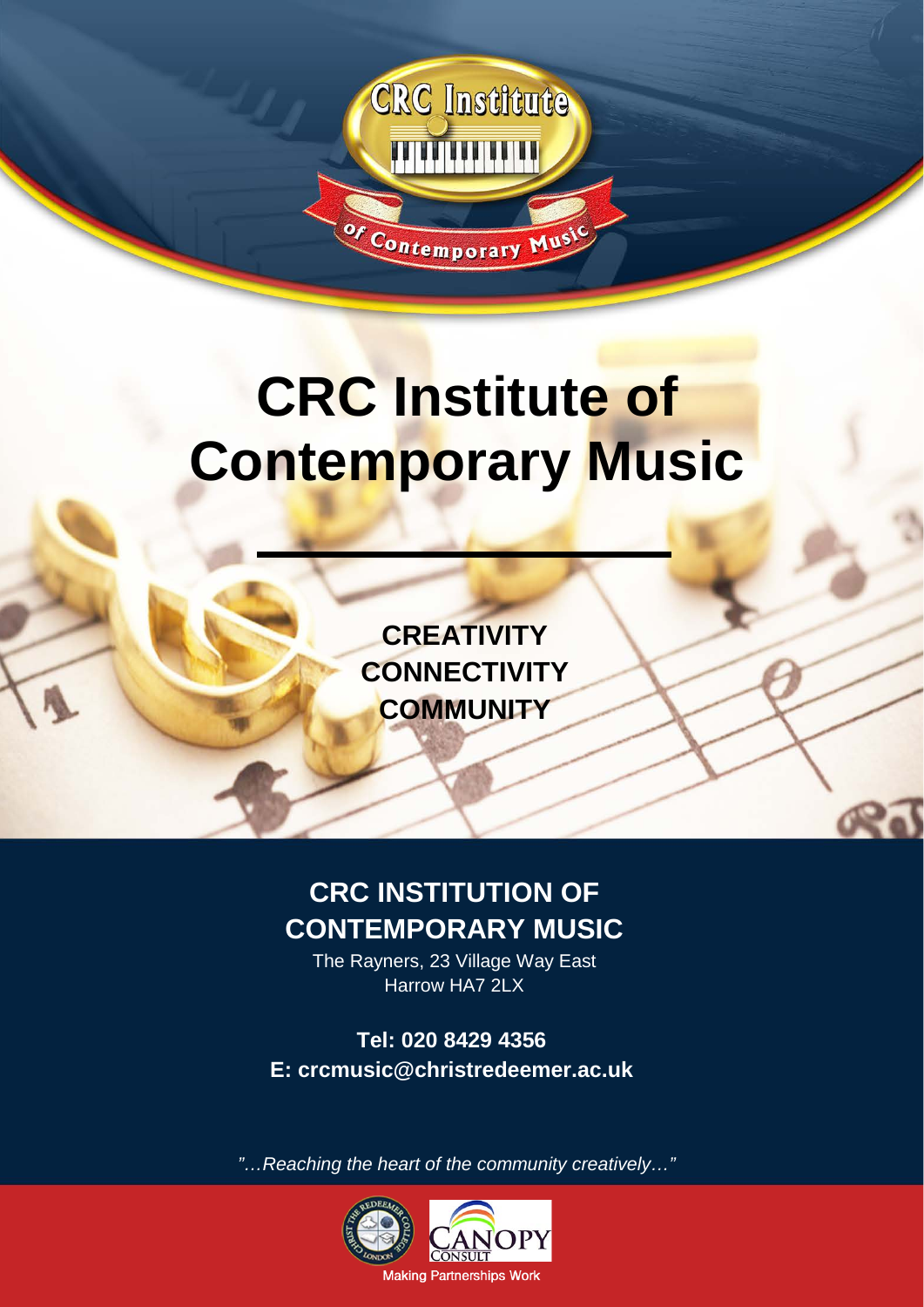## **Contents**

| CRC Institute of Contemporary Music Consultative Team 8 |  |
|---------------------------------------------------------|--|
|                                                         |  |
|                                                         |  |
|                                                         |  |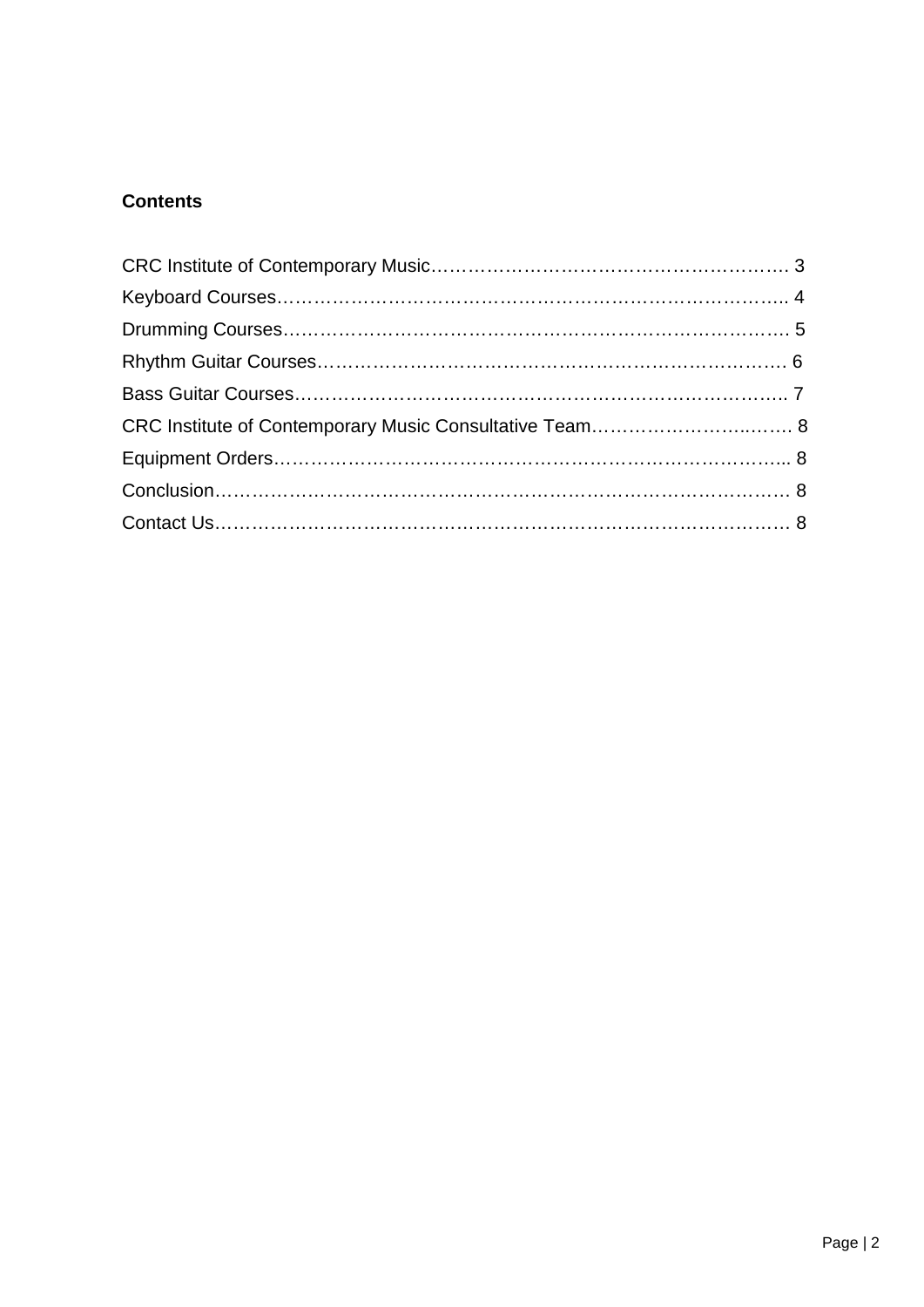**CRC Institute TITTING THE TITLE** 

## **CRC INSTITUTION OF CONTEMPORARY MUSIC**



This music institution focuses on four main musical disciplines:

- **Keyboards**
- **Drums**
- **Rhythm Guitar**
- **Bass Guitar**

Other disciplines will be introduced late 2017 providing more possibilities for community participation and involvement.

These courses will provide an introduction into beginner and intermediate levels, giving everyone the opportunity to explore their interests in music and develop their personal talents in classes taught by supportive and professional tutors.



CRC Institute of Contemporary Music is housed in the heart of Harrow providing musicianship training and creative arts development for everyone. It seeks to provide continuing opportunities for the community to engage in the arts and providing an inspiring and motivating environment for artistic growth.

It also provides a safe and holistic approach to personal development for youth allowing them to experience personal esteem growth and confidence building through performance, artistic development and enjoyable team activities that enhances group engagement with others.



CRC Institute of Music, as part of its community initiative, welcomes collaborative partnerships to ensure beneficial project collaborations within Harrow and its other services and facilities. CRC Institute of Music recognises the strength in such beneficial community partnerships and endeavours to continue those relationships across the charitable, educational and private sectors.

CRC various creative programs brings a fresh approach to creative contemporary music engaging not only in classical music theory but 'play by ear' techniques commonly used by musicians globally. This allows CRC courses to be flexible, inspiring, exciting and enjoyable.

CRC welcomes all to experience this extra-ordinary facility opened to benefit the Harrow borough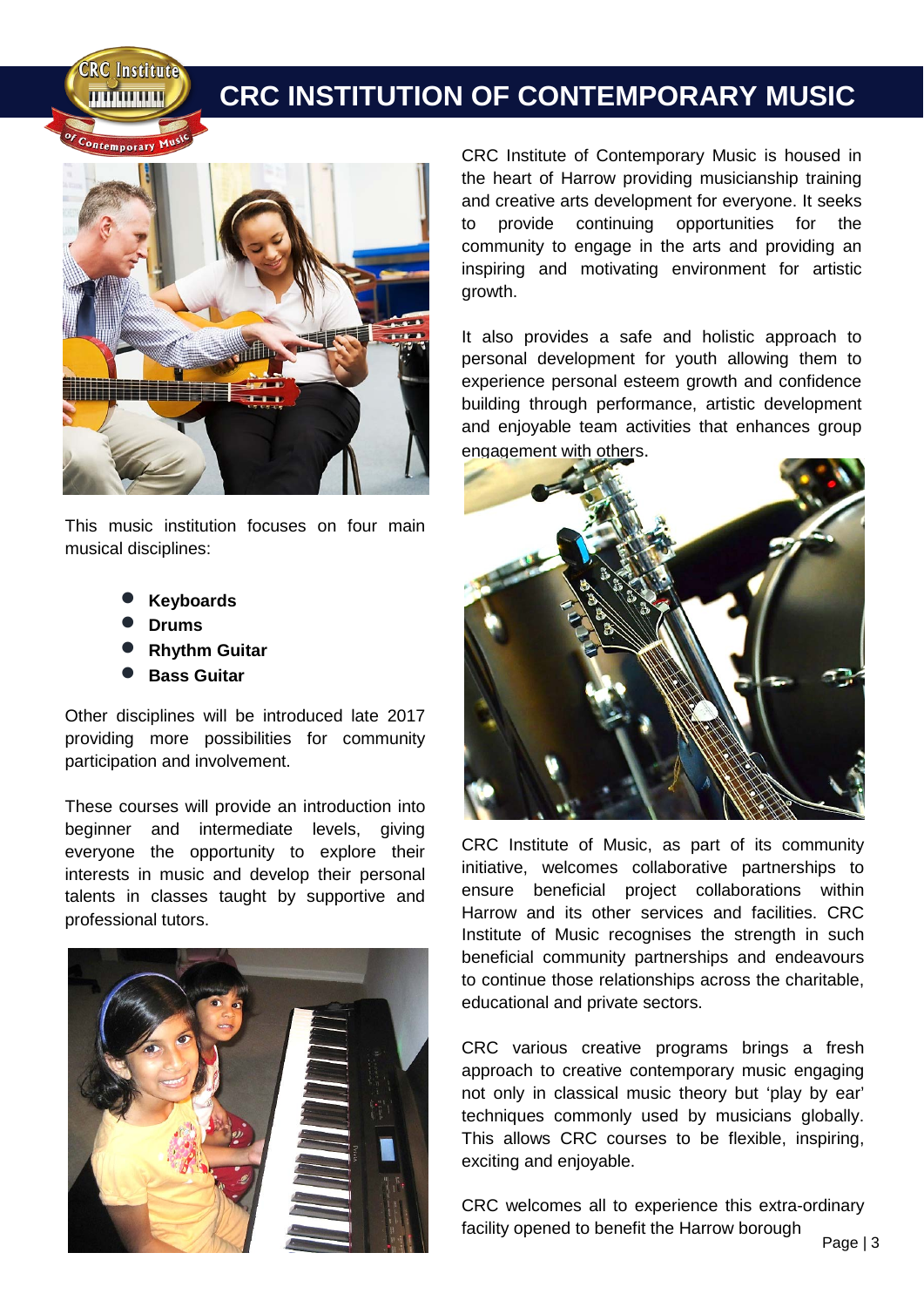

#### **KEYBOARD COURSES**

Enrolment for keyboard courses will commence from January 2017. Initial programs for 2017 will be aimed at beginners and intermediate level students incorporating styles such as jazz, gospel, blues, classical and other contemporary genres

#### **Course Duration**

Courses will run from 6-8 weeks and include evening courses and Saturday daytime courses. Instruments will be provided during course sessions and tuition will be conducted by qualified personnel from both the professional arena and academia. (See course curriculum for details).

#### **Session Content**

Classes will be of mixed abilities and ages. The classes are high-motivation sessions and encourages students to maintain the progress needed to carry out the lesson plan for each session.

Students will develop play-by-ear techniques, playing along to existing tracks and learning how to play in a band setting that increases coordination, musical confidence and teamwork.

At stages in the program, sessions will be augmented by live student participation in personal or group performances.

Upon confirmation, CRC will invite special guest or known artists to conduct master classes or special performances that is aimed at inspiring students during the course.

#### **Attitude Required for Student Success**

Learning any instrument requires discipline and consistency. People who are looking to start a CRC music course is expected to personally hold these disciplines as a priority. They are required to engage in the sessions to leave the course fulfilled.

Students are encouraged to purchase their own instrument so that personal rehearsing can be conducted. Recommended instruments are available for purchase from the CRC Institute.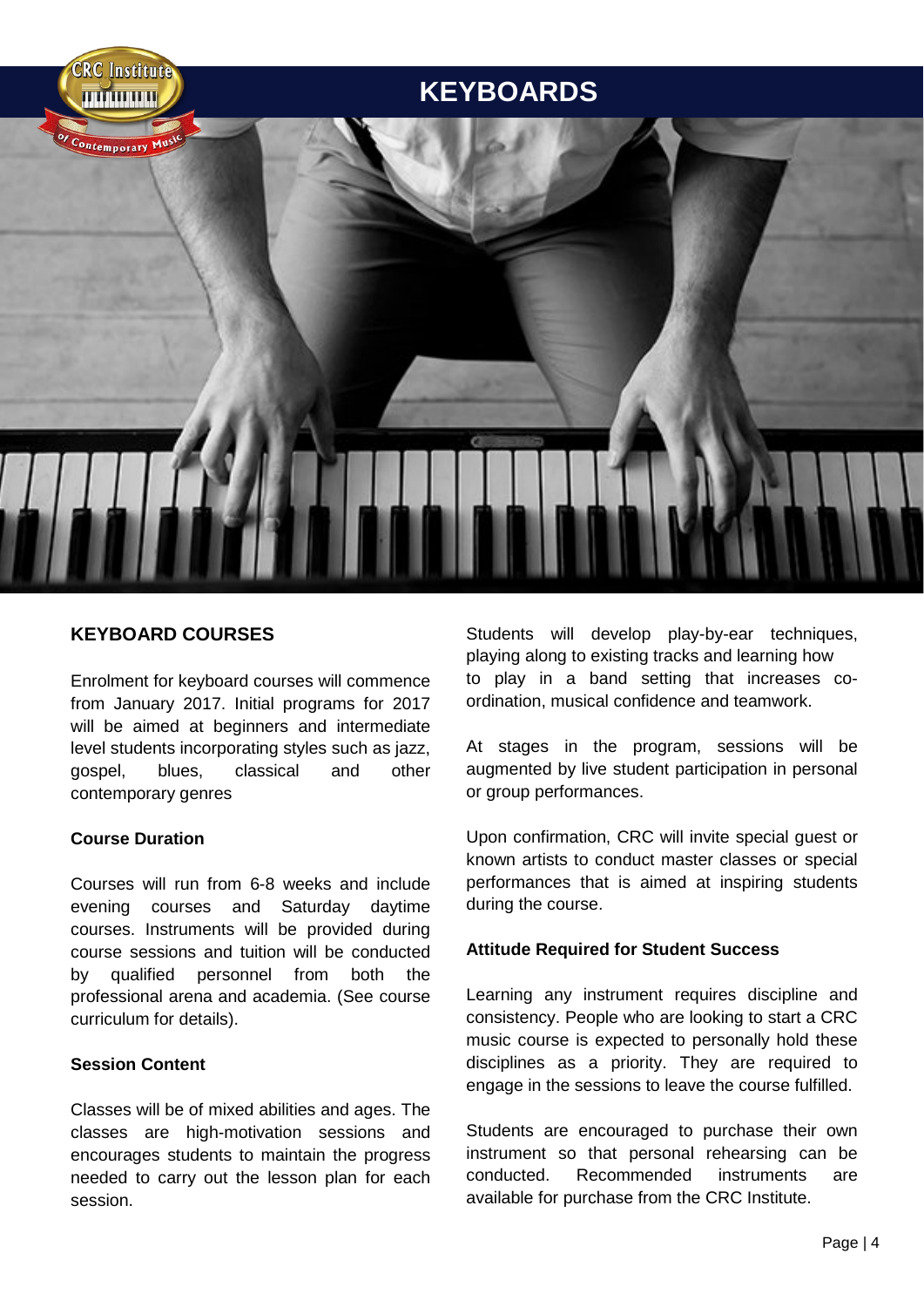

#### **DRUMMING COURSES**

Enrolment for Drumming courses will commence from January 2017. Initial programs for 2017 will be aimed at beginners and intermediate level students incorporating styles such as jazz, gospel, blues, classical and other contemporary genres

#### **Course Duration**

Courses will run from 6-8 weeks and include evening courses and Saturday daytime courses. Instruments will be provided during course sessions and tuition will be conducted by qualified personnel from both the professional arena and academia. (See course curriculum for details).

#### **Session Content**

Classes will be of mixed abilities and ages. The classes are high-motivation sessions and encourages students to maintain the progress needed to carry out the lesson plan for each session.

Students will develop drumming rudiments and skills necessary for future technique enhancements. The drummer is the backbone of a band, so emphasis will be made on techniques such as co-ordination, musical confidence and teamwork.

At stages in the program, sessions will be augmented by live student participation in personal or group performances.

Upon confirmation, CRC will invite special guest or known artists to conduct master classes or special performances that is aimed at inspiring students during the course.

#### **Attitude Required for Student Success**

Learning any instrument requires discipline and consistency. People who are looking to start a CRC music course is expected to personally hold these disciplines as a priority. They are required to engage in the sessions to leave the course fulfilled.

Students are encouraged to purchase their own instrument so that personal rehearsing can be conducted. Recommended instruments are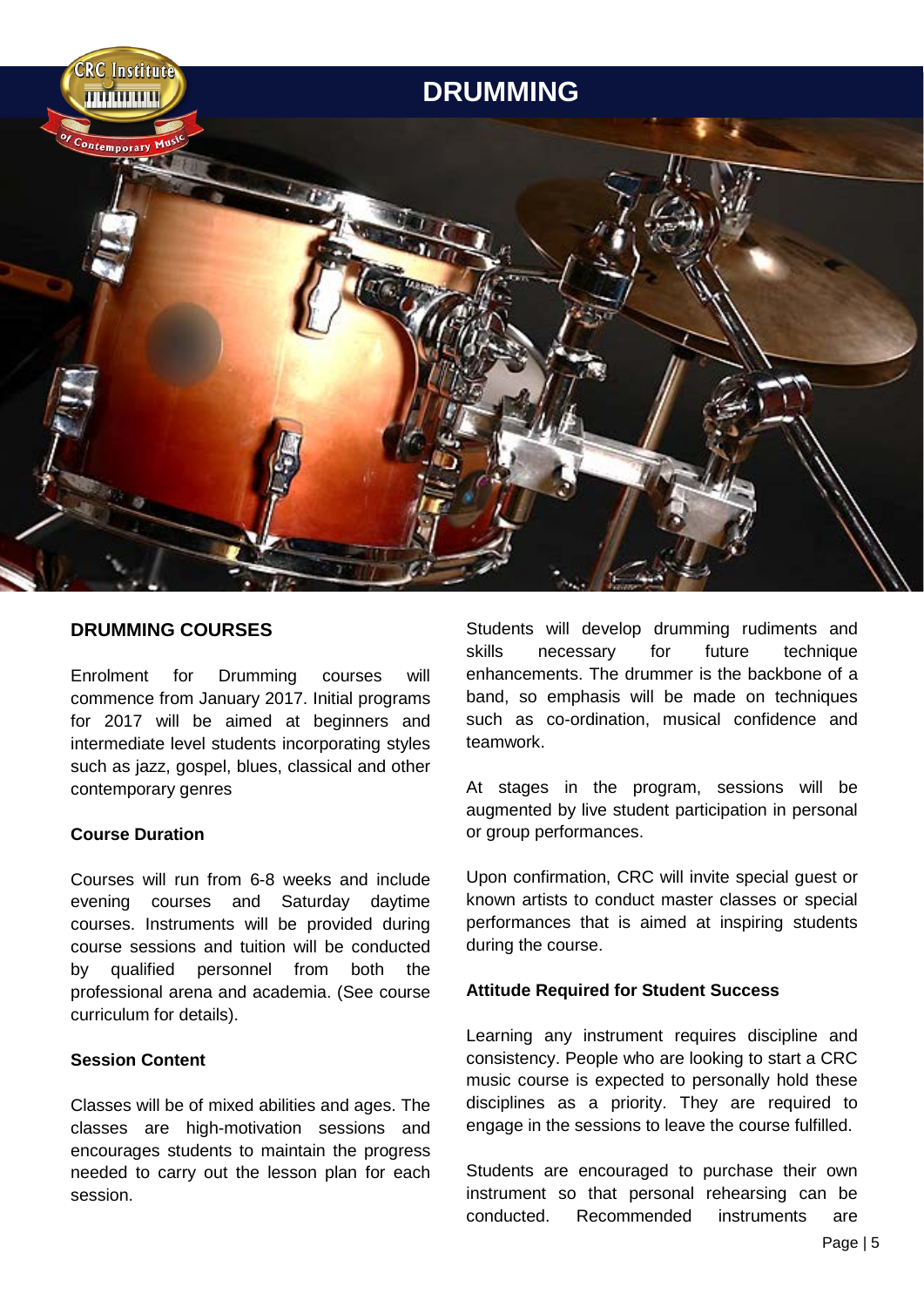

#### **RHYTHM GUITAR COURSES**

Enrolment for Rhythm Guitar courses will commence from January 2017. Initial programs for 2017 will be aimed at beginners and intermediate level students incorporating styles such as jazz, gospel, blues, classical and other contemporary genres

#### **Course Duration**

Courses will run from 6-8 weeks and include evening courses and Saturday daytime courses. Instruments will be provided during course sessions and tuition will be conducted by qualified personnel from both the professional arena and academia. (See course curriculum for details).

#### **Session Content**

Classes will be of mixed abilities and ages. The classes are high-motivation sessions and encourages students to maintain the progress needed to carry out the lesson plan for each session.

Students will develop rudiments and skills necessary for future technique enhancements. Course emphasis will be made on techniques such as co-ordination, fingering, musical confidence and teamwork.

At stages in the program, sessions will be augmented by live student participation in personal or group performances.

Upon confirmation, CRC will invite special guest or known artists to conduct master classes or special performances that is aimed at inspiring students during the course.

#### **Attitude Required for Student Success**

Learning any instrument requires discipline and consistency. People who are looking to start a CRC music course is expected to personally hold these disciplines as a priority. They are required to engage in the sessions to leave the course fulfilled.

Students are encouraged to purchase their own instrument so that personal rehearsing can be conducted. Recommended instruments are available for purchase from the CRC Institute.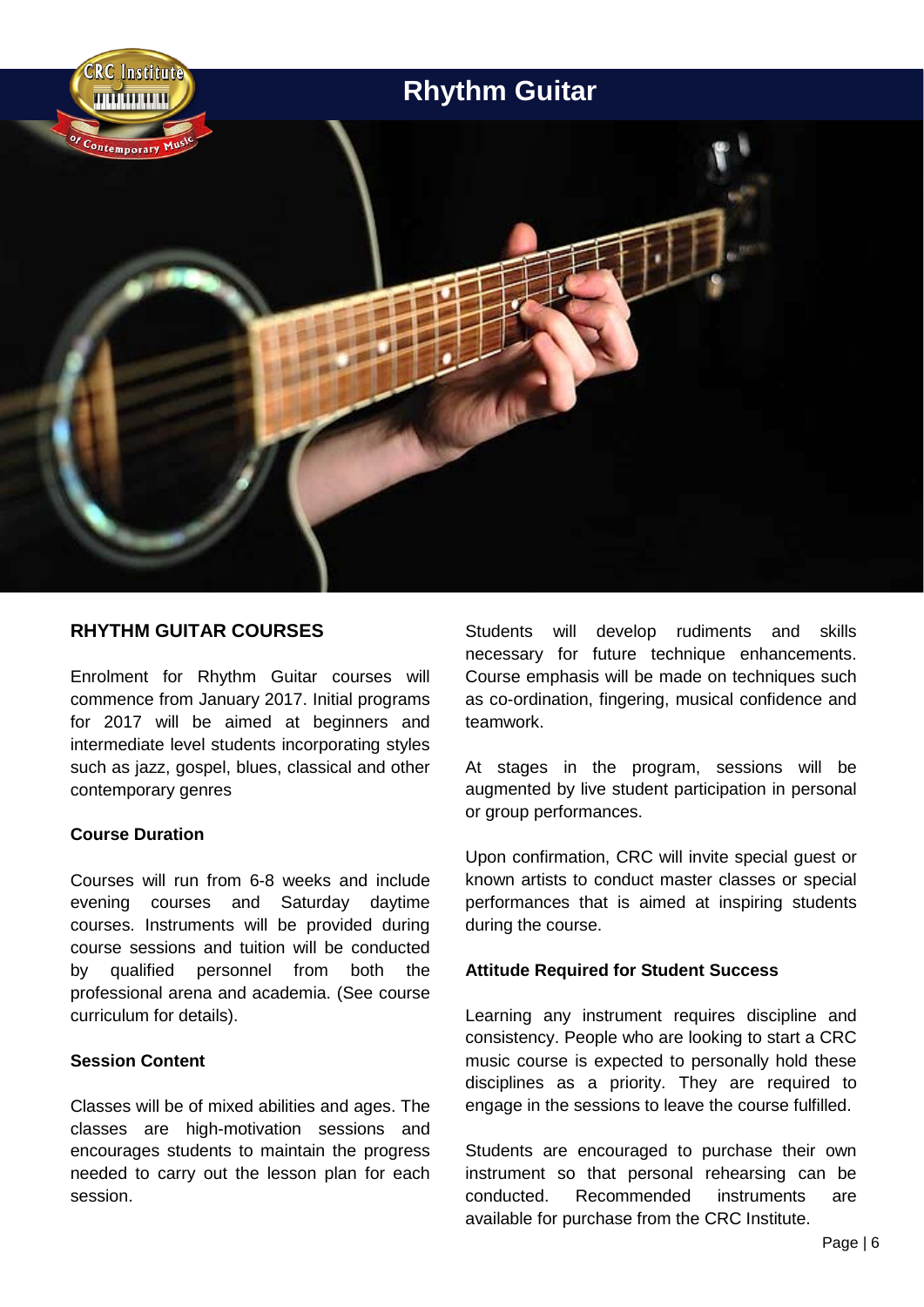

#### **BASS GUITAR COURSES**

Enrolment for Bass Guitar courses will commence from January 2017. Initial programs for 2017 will be aimed at beginners and intermediate level students incorporating styles such as jazz, gospel, blues, classical and other contemporary genres

#### **Course Duration**

Courses will run from 6-8 weeks and include evening courses and Saturday daytime courses. Instruments will be provided during course sessions and tuition will be conducted by qualified personnel from both the professional arena and academia. (See course curriculum for details).

#### **Session Content**

Classes will be of mixed abilities and ages. The classes are high-motivation sessions and encourages students to maintain the progress needed to carry out the lesson plan for each session.

Students will develop bass guitar rudiments and skills necessary for future technique enhancements. The bass guitar is the backbone of a band, so emphasis will be made on techniques such as co-ordination, musical confidence and teamwork.

At stages in the program, sessions will be augmented by live student participation in personal or group performances.

Upon confirmation, CRC will invite special guest or known artists to conduct master classes or special performances that is aimed at inspiring students during the course.

#### **Attitude Required for Student Success**

Learning any instrument requires discipline and consistency. People who are looking to start a CRC music course is expected to personally hold these disciplines as a priority. They are required to engage in the sessions to leave the course fulfilled.

Students are encouraged to purchase their own instrument so that personal rehearsing can be conducted. Recommended instruments are